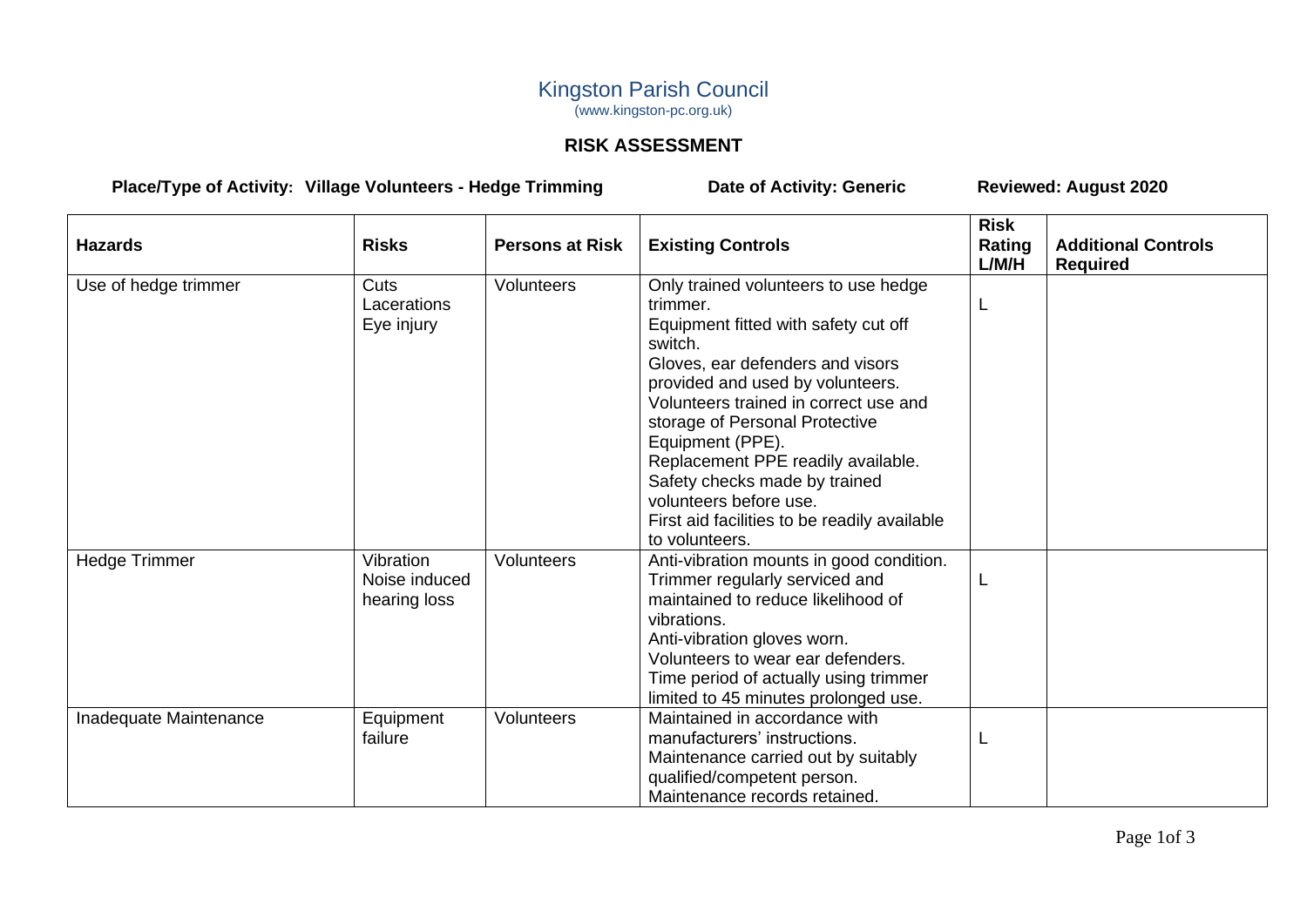|                         |                                                                                                   |            | Pre-use safety checks done by trained                                                                                                                                                                                                                                                                                                                                                                                                                                            |   |  |
|-------------------------|---------------------------------------------------------------------------------------------------|------------|----------------------------------------------------------------------------------------------------------------------------------------------------------------------------------------------------------------------------------------------------------------------------------------------------------------------------------------------------------------------------------------------------------------------------------------------------------------------------------|---|--|
|                         |                                                                                                   |            | volunteer.                                                                                                                                                                                                                                                                                                                                                                                                                                                                       |   |  |
| Falling branches/debris | Injury                                                                                            | Volunteers | Protective equipment used by volunteers.<br>Safety barriers erected around work<br>area.                                                                                                                                                                                                                                                                                                                                                                                         | L |  |
|                         |                                                                                                   |            | Warning signs erected.<br>Road closure obtained if necessary for<br>road and personnel safety purposes.                                                                                                                                                                                                                                                                                                                                                                          |   |  |
| Working at height       | <b>Falls</b><br>Cuts<br>Puncture<br>wounds<br>Head injury<br><b>Broken bones</b><br>Electrocution | Volunteers | Ladder always to be footed by another<br>Volunteer or ladder securing device<br>used.<br>Ladders routinely safety inspected for<br>damage. Records retained<br>Defective ladders removed.<br>Barriers erected around work area<br>Barrier equipment readily available.<br>Volunteers use hard hats.<br>If power cables nearby, electricity<br>supplier contacted before starting work<br>to make work area safe.<br>Only specifically trained volunteers carry<br>out tree work. | L |  |
| <b>Manual Handling</b>  | Musculo-<br>skeletal injury                                                                       | Volunteers | Manual handling assessment to be<br>carried out on site.<br>Restricted time using trimmer.<br>Volunteers trained in manual handling<br>techniques.<br>Avoiding use of trimmer above waist<br>height.<br>Ensuring stable work area to avoid slips<br>and tilting.<br>Light-weight equipment used where<br>possible.                                                                                                                                                               |   |  |
| <b>Traffic Control</b>  | Vehicle<br>collision with<br>volunteers<br>and/or                                                 | Volunteers | Pictorial road signs displayed advising<br>approaching traffic to 'slow down' and<br>that people are working ahead.<br>Volunteers wearing high visibility jackets                                                                                                                                                                                                                                                                                                                | L |  |